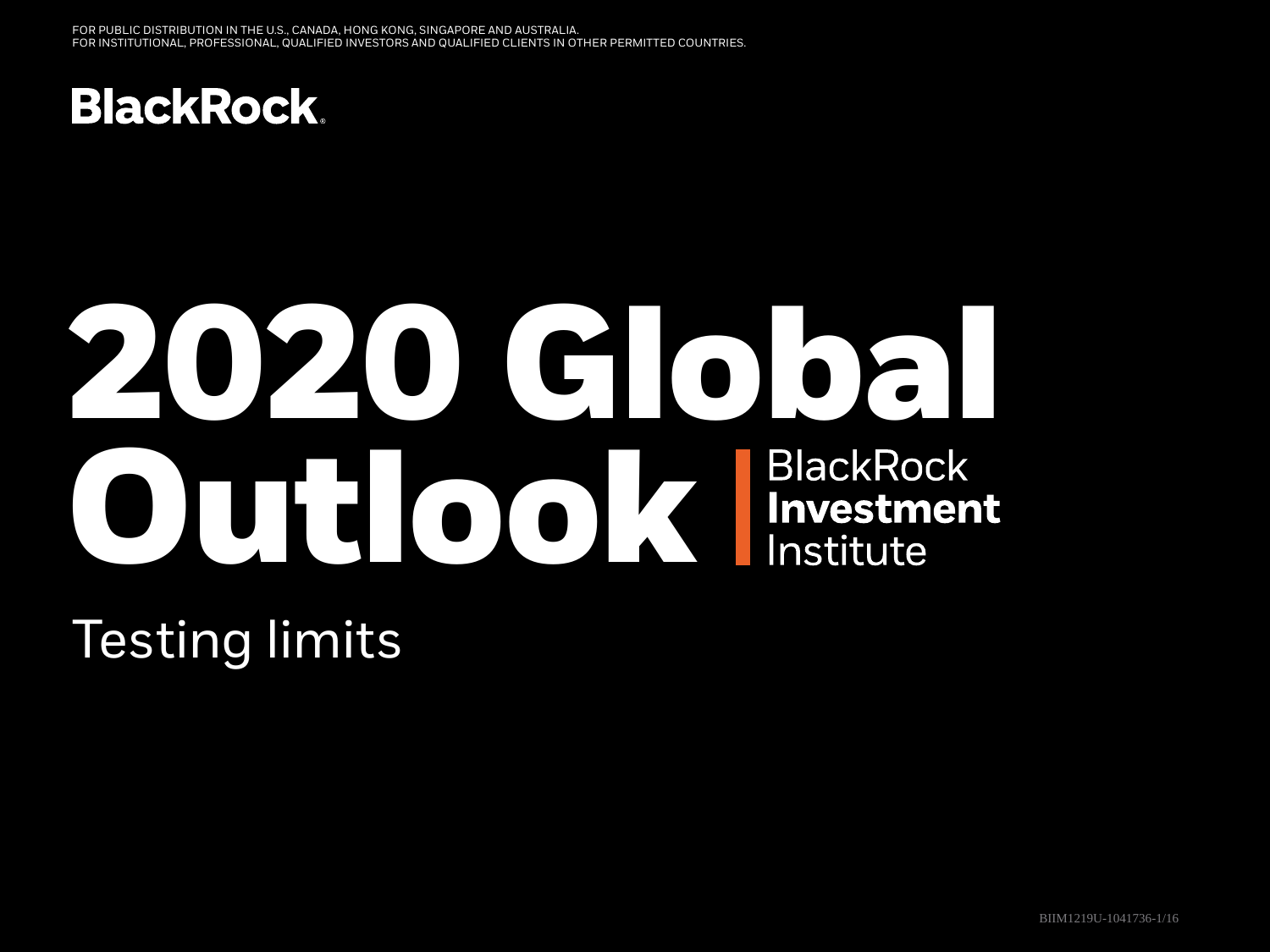

**Philipp Hildebrand** Vice Chairman — BlackRock



**Jean Boivin**  Head — BlackRock Investment Institute



**Elga Bartsch** Head of Macro Research — BlackRock Investment Institute



**Mike Pyle** Global Chief Investment Strategist — BlackRock Investment Institute



## **Scott Thiel** Chief Fixed Income Strategist — BlackRock Investment Institute

# **Contents**

| Themes                | $3 - 6$ |
|-----------------------|---------|
| Testing limits        |         |
| Growth edges up       |         |
| Policy pause          |         |
| Rethinking resilience |         |

**Asset allocation 7-10**

Macro regimes Tactical process Directional views Strategic implications

| .              |  |
|----------------|--|
| Supply shocks  |  |
| Geopolitics    |  |
| China          |  |
| Profit margins |  |
|                |  |

**Forum focus 11-14**

**Assets in brief 15** Granular views

**Growth should edge higher in 2020, limiting recession risks. This is a favorable backdrop for risk assets. But the dovish central bank pivot that drove markets in 2019 is largely behind us. Inflation risks look underappreciated, and the lull in U.S.-China trade tensions could end. This leaves us with a modestly pro-risk stance for 2020.**

- The 2020 macro environment marks a big shift from the dynamics of 2019, when an unusual late-cycle dovish turn by central banks helped offset the negative effect of rising trade tensions. The U.S. dovish pivot looks to be over for now. Any meaningful support in the euro area will have to come from fiscal policy, and we do not see this in 2020. Emerging markets (EMs), however, still have room to provide monetary stimulus.
- This makes growth the key support of risk assets. Our base case is for a mild pickup supported by easy financial conditions, with a slight rise in U.S. inflation pressures. We see China's economy stabilizing, but little appetite for replays of the large-scale stimulus of the past. We see the growth uptick taking root in the first half of the year, led by global manufacturing activity and rate-sensitive sectors such as housing.
- The main risk to our outlook is a gradual change in the macro regime. One such risk: Growth flatlines as inflation rises. This might pressure the negative correlation between stock and bond returns over time, reducing the diversification properties of bonds.
- A deeper economic slowdown is another risk to consider. There has been a pause in the U.S.-China trade conflict, but any material escalation of global trade disputes could undermine market sentiment and cut short the expected manufacturing and capex recovery that underlies our tactical views.
- We remain modestly overweight equity and credit due to the firming growth outlook and pricing that still looks reasonable against the macro backdrop. Yet we have made meaningful changes to our granular views. We see potential for a bounce in cyclical assets in our base case: We prefer Japanese and EM equities, as well as EM debt and high yield. We are cautious on U.S. equities amid 2020 election uncertainties.
- Yields that are approaching lower bounds make government bonds less effective portfolio ballast, especially outside the U.S. This causes a rethink of portfolio resilience. We prefer U.S. Treasuries to other core government bonds, both in 2020 and in strategic portfolios. We like short maturities in the near term and inflationlinked bonds as resilience against risks of regime shifts.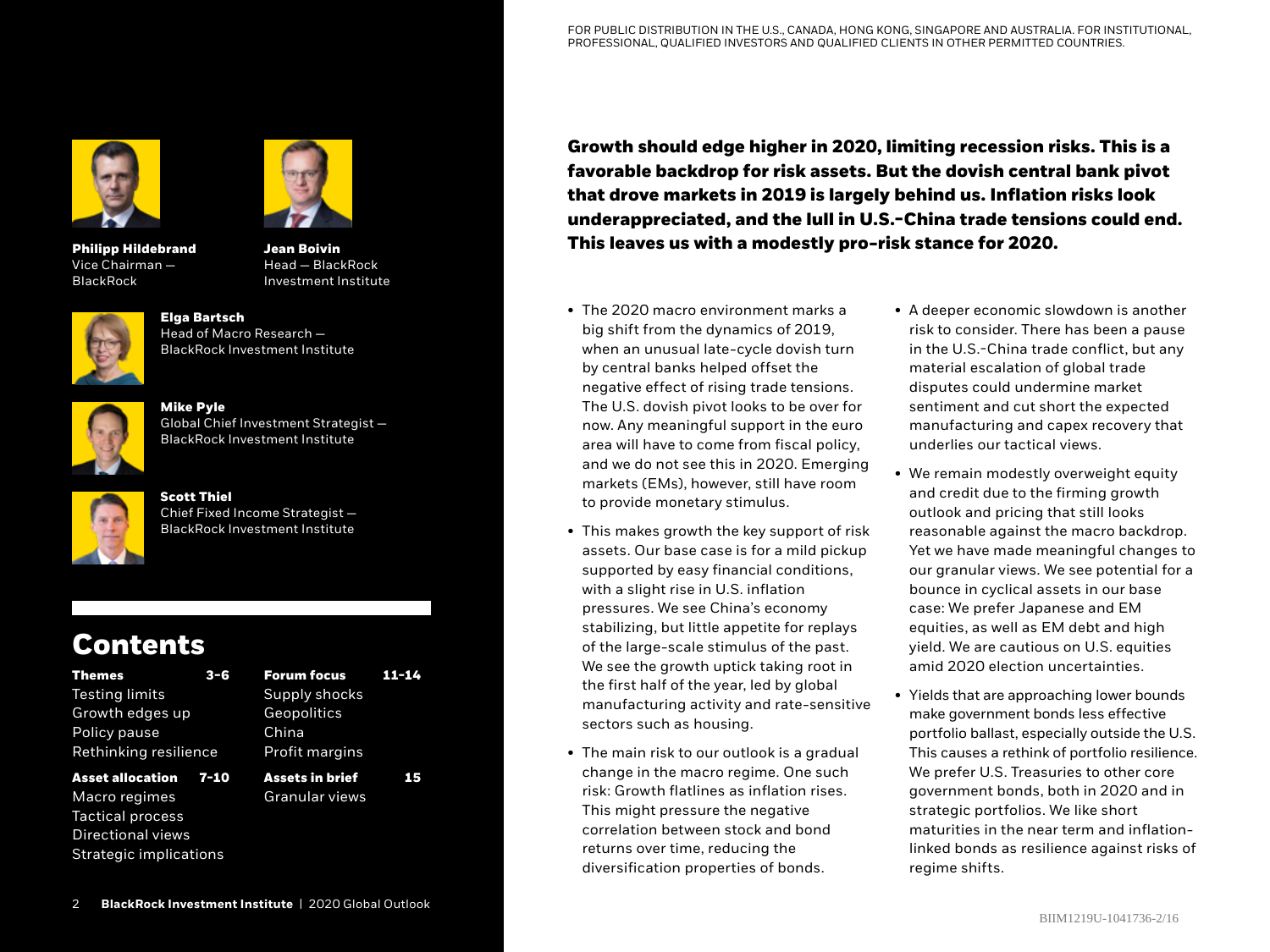# **Testing limits**

Powerful structural trends are testing limits — and threaten to intersect with the near-term outlook and become market drivers. Rising inequality and a surge in populism have implications for taxes and regulation. Trade frictions and deglobalization are weighing on growth and boosting inflation. Interest rates are nearing lower bounds and crimping the effectiveness of monetary policy. And sustainability-related factors such as climate change are having real-world consequences, affecting asset prices as investors pay growing attention.

Some 100 BlackRock investment professionals gathered in New York, on Nov. 12-13 for our 2020 Outlook Forum to debate how these trends will play out over the next year. We introduce three new investment themes against this backdrop. We expect a modest pickup in global growth. As a result, we see less room for the kind of dovish monetary policy surprises from major central banks that boosted markets in 2019. Growth will have to drive risk asset returns in 2020 instead. Yields hitting lower bounds and inflation risks prompt a rethink of the role of bonds as portfolio ballast. See pages 4-6 for deep dives on each theme.

What does this mean for investing? Understanding the current macro regime — and potential transitions between regimes — is key (page 7). We assess current valuations and incorporate the views of BlackRock experts (page 8). This results in a set of views on broad asset classes for the next six to 12 months (page 9) and has implications for longer-term, strategic portfolios (page 10).

We then share insights from the 2020 Outlook Forum debates. The usual late-cycle limit — overheating followed by recession— is not evident. Instead, we see a risk of supply shocks lifting inflation over time (page 11). The U.S. elections loom large. Policy outcomes are wide across fiscal, trade and regulatory policy (page 12). We see a pause in U.S.-China tensions, but with bouts of turbulence along the way and no let-up in structural frictions. China has diminishing willingness to stimulate global growth (page 13). Corporate profits already face challenges, including rising wages, regulatory scrutiny and potential corporate tax hikes (page 14).

The publication ends with granular views across asset classes (page 15).

# **Growth edges up**

We see an inflection point in global economic growth as easier financial conditions start filtering through. The growth mix is shifting as the modest pickup is likely to be led by manufacturing, business spending and interest rate-sensitive sectors such as housing.

**Implication:** We maintain a moderate pro-risk stance and see potential for cyclical assets such as Japanese and EM assets to outperform tactically.

# **Policy pause**

We see economic fundamentals driving markets in 2020, with less risk from trade tensions and less scope for monetary easing surprises or fiscal stimulus. Major central banks appear intent on maintaining easy policies — and interest rates and bond yields look likely to linger near lows.

**Implication:** Income streams are crucial in a slowgrowth, low-rate world. We like EM and high yield debt.

# **Rethinking resilience**

Yields are testing lower limits in developed markets, making many government bonds less effective portfolio ballast in equity market selloffs. A focus on sustainability can help add resilience to portfolios as markets wake up to environmental, social and governance (ESG) risks.

**Implication:** We prefer U.S. Treasuries to loweryielding peers as portfolio ballast and like inflationprotected securities against inflation risks.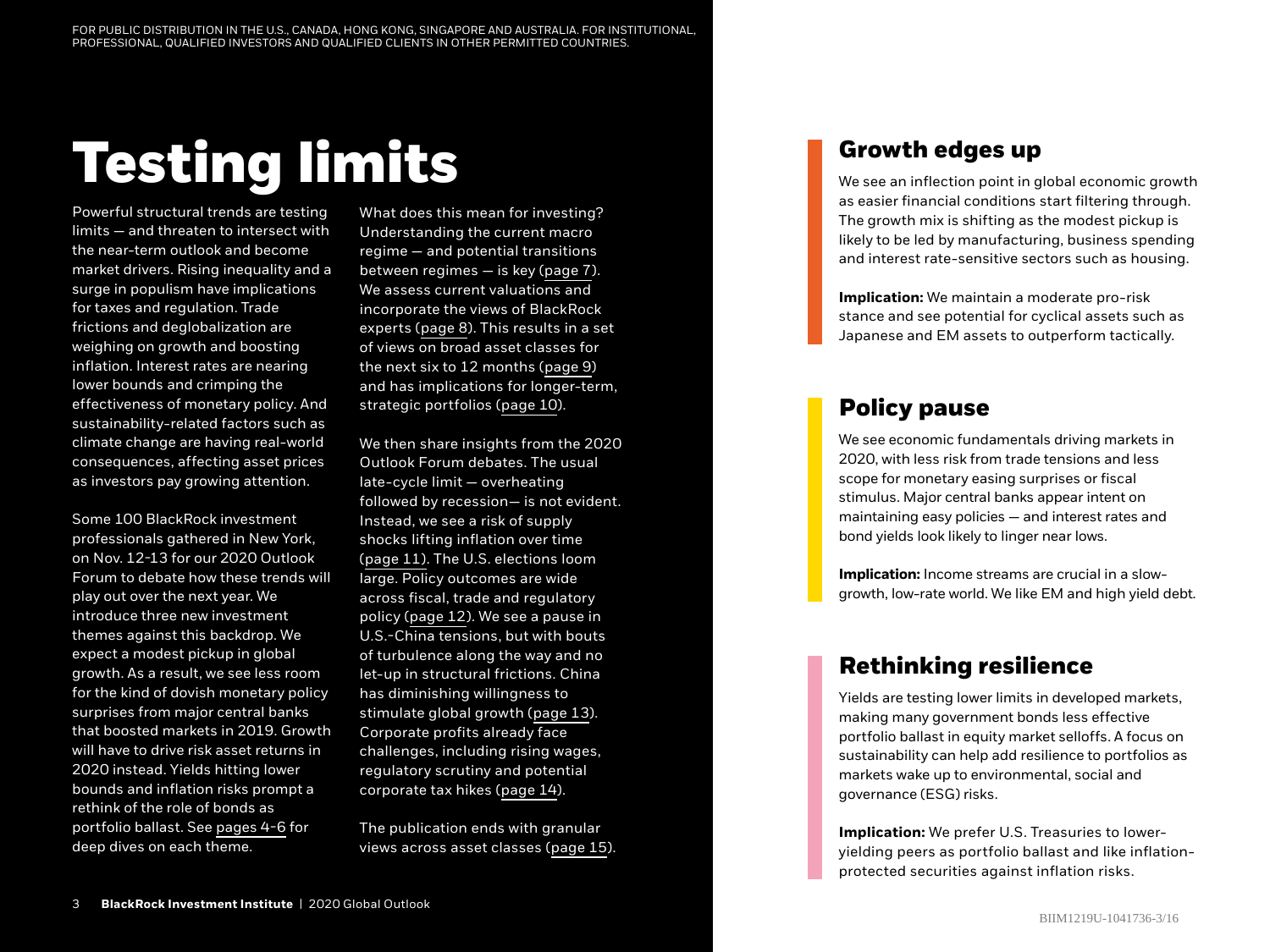## **Themes**

# **Growth edges up**

We see an inflection point in global economic growth over the first half of 2020. The unusual late-cycle, dovish pivot by central banks has led to a dramatic easing in financial conditions. The impact of such easing on the real economy typically comes with a lag — but has been particularly delayed this time due to the protectionist push. This is illustrated by the *Growth disconnect* chart in the gap between our Growth GPS (yellow line) and where we would expect growth estimates implied by financial conditions to be (orange line). We see a shallow growth pickup that pushes the economy back to the late-cycle norm of trend-like expansion. Yet easy financial conditions are unlikely to fully translate into stronger growth, partly because of the offsetting force of protectionism.

We believe the incentives for the U.S. and China to hit pause on their trade conflict are strong in 2020, although there could be turbulence along the way. Trade pressures moving sideways should allow global trade activity some breathing space. We see China's economy stabilizing but little appetite among its leadership for the large-scale stimulus that has buoyed the global economy in the past (page 13). Europe and EM economies should see higher average growth as they recover from a weak 2019.

We also see a shift in the mix of global growth. The rebound is likely to be led by the manufacturing sector (notably cars, capital goods and semiconductors), as well as interest rate-sensitive sectors such as housing and, to a lesser extent, business investment. The lack of largescale stimulus in China should limit its magnitude. U.S. consumer spending is set to slow marginally as the savings rate rises, yet robust wage gains and ongoing — albeit slowing — jobs growth should keep the consumer resilient overall.

In sum, the expected growth pickup underpins our moderately pro-risk stance. And the firming that we expect to see in global industrial production and trade can pave the way for cyclical assets to outperform on a tactical basis, particularly those with beaten-down valuations. This supports our call for modestly overweight positions in regions and companies dependent on global trade, such as Japanese and EM equities. Easy monetary policy in the EM world supports this view.

The primary risk? U.S.-China talks break down, or protectionist pressures broaden and ratchet higher. This could undermine business confidence and market sentiment, cutting short the growth uptick that we expect.

# **Growth disconnect**

BlackRock G3 FCI and Growth GPS, 2010-2020



Sources: BlackRock Investment Institute and Consensus Economics, November 2019. Notes: The Growth GPS shows where consensus GDP forecast may stand in three months' time, shifted forward by three months. The orange line shows the rate of GDP growth implied by our financial conditions indicator (FCI), based on its historical relationship with our Growth GPS, shifted forward by six months. The shaded areas show annualized actual growth rates on a quarterly basis; values after Sept. 30, 2019 are consensus estimates. The FCI inputs include policy rates, bond yields, corporate bond spreads, equity market valuations and exchange rates. Forward-looking estimates may not come to pass.

**We expect a modest global growth pickup in the first half of 2020. This limits recession risk and is a favorable backdrop for risk assets, in our view.**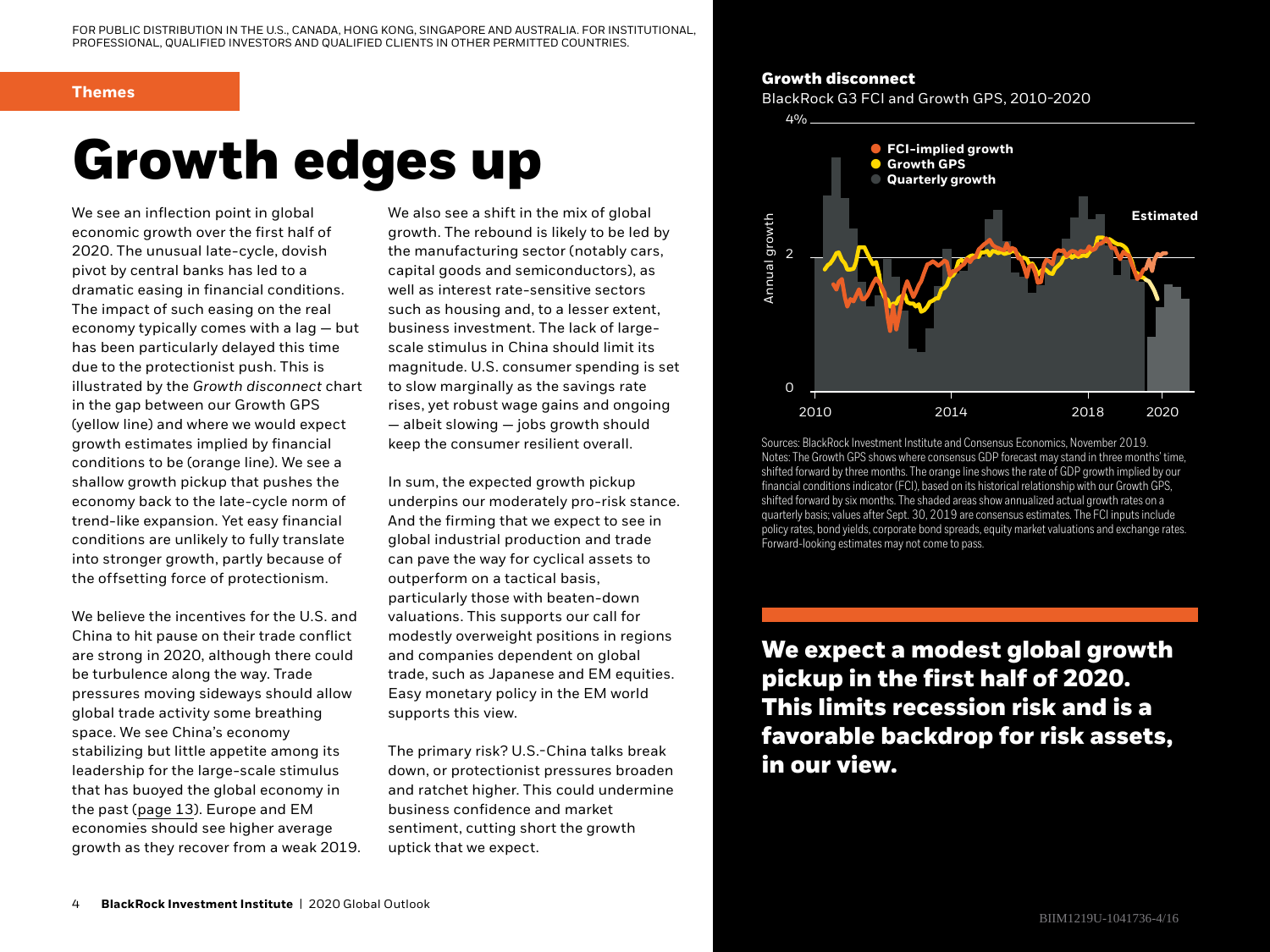## **Themes**

# **Policy pause**

We see economic fundamentals driving markets in 2020, and less scope for monetary easing and other policy surprises. The bar for further easing by the Federal Reserve looks to be high — with no policy action barring a significant growth slowdown or an unwanted tightening in financial conditions. Elsewhere, the European Central Bank (ECB) and the Bank of Japan (BoJ) may deliver further monetary easing given persistent inflation undershoots. Both central banks have limited policy space left, however, and the side effects of negative rates — particularly on banks' profitability and ability to lend increasingly undermine their policy efforts.

The main point: We see little scope for the type of unexpected dovish pivot that drove markets in 2019. Instead, monetary policy looks set to stay easy across the U.S., euro area and Japan, with rates below equilibrium levels. The lagged effect of policy easing should start to filter through to economic activity.

Easy monetary policy, low rates and low bond yields offer a favorable backdrop for income-generating assets, in our view. We see room for many EM central banks to ease, supporting EM growth. This underpins our overweights in EM debt, particularly local-currency, and in high yield.

The policy debate will increasingly focus on a potential hand-off from monetary to fiscal stimulus. This echoes our call for greater coordination between monetary and fiscal authorities to [deal with the next](https://www.blackrock.com/corporate/insights/blackrock-investment-institute/publications/global-macro-outlook)  [downturn](https://www.blackrock.com/corporate/insights/blackrock-investment-institute/publications/global-macro-outlook). We don't see this happening in 2020 — indeed, fiscal policy is set to become a little less easy. The *Limits to stimulus* chart shows this in the small movement toward the left in 2020.

Any fiscal support in 2020 is likely to come from outside the U.S.: notably Europe and Japan, as well as EM ex-China. We see the U.S. presidential election overshadowing the U.S. fiscal policy debate in 2020. Changing market expectations around the election outcome — and its implications for trade, taxes, public investment and regulation look more likely as drivers for industry sectors and the overall market. We see any fiscal support from China as limited and not delivering the countercyclical boost it has in the past. A material escalation in U.S.-China trade tensions could shift China's fiscal policy stance. But our base case is that tensions move sideways and do not escalate (page 12).

The bottom line: We see little chance of meaningful fiscal stimulus, but believe even modest shifts toward fiscal easing may have outsized market impact.

# **Limits to stimulus**

Monetary and fiscal impulses in major economies, 2002-2020



Sources: BlackRock Investment Institute, with data from the IMF and Refinitiv, November 2019. Notes: We used weights based on GDP in purchasing power parity terms in the calculations. Monetary impulse refers to the change in the gap between inflation-adjusted real policy rates and neutral rates in G3 economies (the U.S., Japan and euro area). Neutral rates are estimated based on **[our November 2018 paper](https://www.blackrock.com/corporate/literature/whitepaper/bii-macro-perspectives-november-2018.pdf)**, taking into account financial cycle dynamics. Fiscal impulse is defined as the change in the cyclically adjusted primary budget for G3 and China. 2020's estimated path implies mild fiscal stimulus consistent with views from the IMF, OECD and brokers, and an additional 10 bps of monetary easing in G3 countries. The impact of monetary easing in China is not included when calculating the fiscal impulse due to its limited influence on growth and the lack of a consistent estimate for the neutral rate.

**We believe the dovish pivot by global central banks is largely behind us, and see limited prospects for a handover to fiscal stimulus.**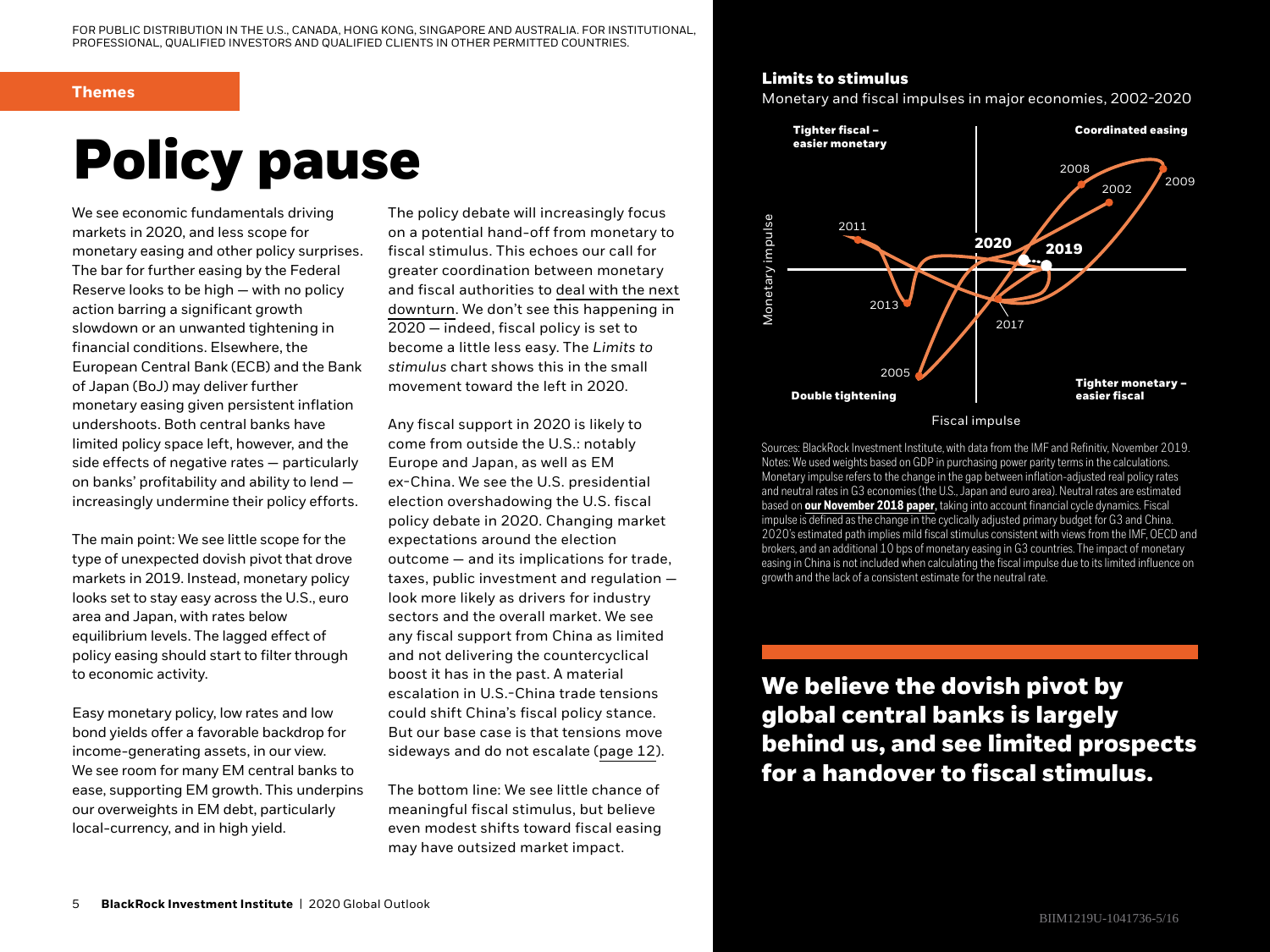## **Themes**

# **Rethinking resilience**

U.S. Treasuries maintain their ballast properties against equity market selloffs, in our view, but it is time to rethink the role of government bonds outside the U.S. Monetary policy may be reaching its limit in stoking growth — and rates in some developed markets are nearing the lowest levels that central banks can feasibly set. The pool of sovereign bonds with negative yields expanded to some \$17 trillion in 2019, according to Bloomberg data.

As bond yields fall closer to lower limits, the risk/return profile for bonds becomes increasingly asymmetric. In other words, bond prices have more room to fall than rise in response to shocks. The cushion that government bonds provide against equity market drawdowns gets thinner as yields decline. These limitations are most acute in Europe and Japan, where negative yields abound.

This has strengthened our preference for U.S. Treasuries as portfolio ballast over euro area or Japanese peers in strategic portfolios. U.S. Treasuries performed their diversification role in recent risk-off episodes such as the summer of 2019. We also see a case for substituting some nominal government bond exposures for U.S. Treasury Inflation-Protected Securities (TIPS) as a source of resilience against future inflation surprises.

A focus on sustainability can also help make portfolios more resilient, in our view, by reducing exposure to environmental, social and governance (ESG) risks.

What about the tactical horizon? The risks are finely balanced in the late-cycle environment — and could trigger a shift into one of the regimes we describe on page 7. They are tilted downward for growth because any renewed escalation of trade tensions could derail the growth uptick we expect. Inflation, by contrast, could surprise to the upside, particularly in the U.S. Reasons include increases in capacity utilization and tight labor markets. Wages are on the rise, as the *Pricier labor* chart shows. Over time, supply shocks could add to price pressures (page 11).

We favor the front end of the U.S. Treasury curve on a tactical basis. This segment is less vulnerable to growth- and inflationinduced steepening. TIPS can provide some resilience against both growth and underappreciated U.S. inflation risks.

We have upgraded our view on the quality style factor. Companies with quality characteristics such as strong balance sheets tend to be more resilient to latecycle risks. At the same time, many large multinationals in the "quality" basket could benefit from a pause in trade tensions.

# **Pricier labor**

Changes and components in U.S. GDP deflator, 2000-2020



Sources: BlackRock Investment Institute, with data from the U.S. Bureau of Economic Analysis and Refinitiv, November 2019. Notes: The GDP deflator is a gauge of inflation that measures the year-on-year change in prices of all the goods and services produced in an economy. We decompose the deflator into the key drivers involved in creating each U.S. dollar of real gross domestic product (GDP), including labor costs, profit margins and capital expenses. The dotted green line is a BlackRock estimate. Forward-looking estimates may not come to pass.

**Low government bond yields and underappreciated inflation risks require a rethink of the role of government bonds as portfolio ballast, especially outside the U.S.**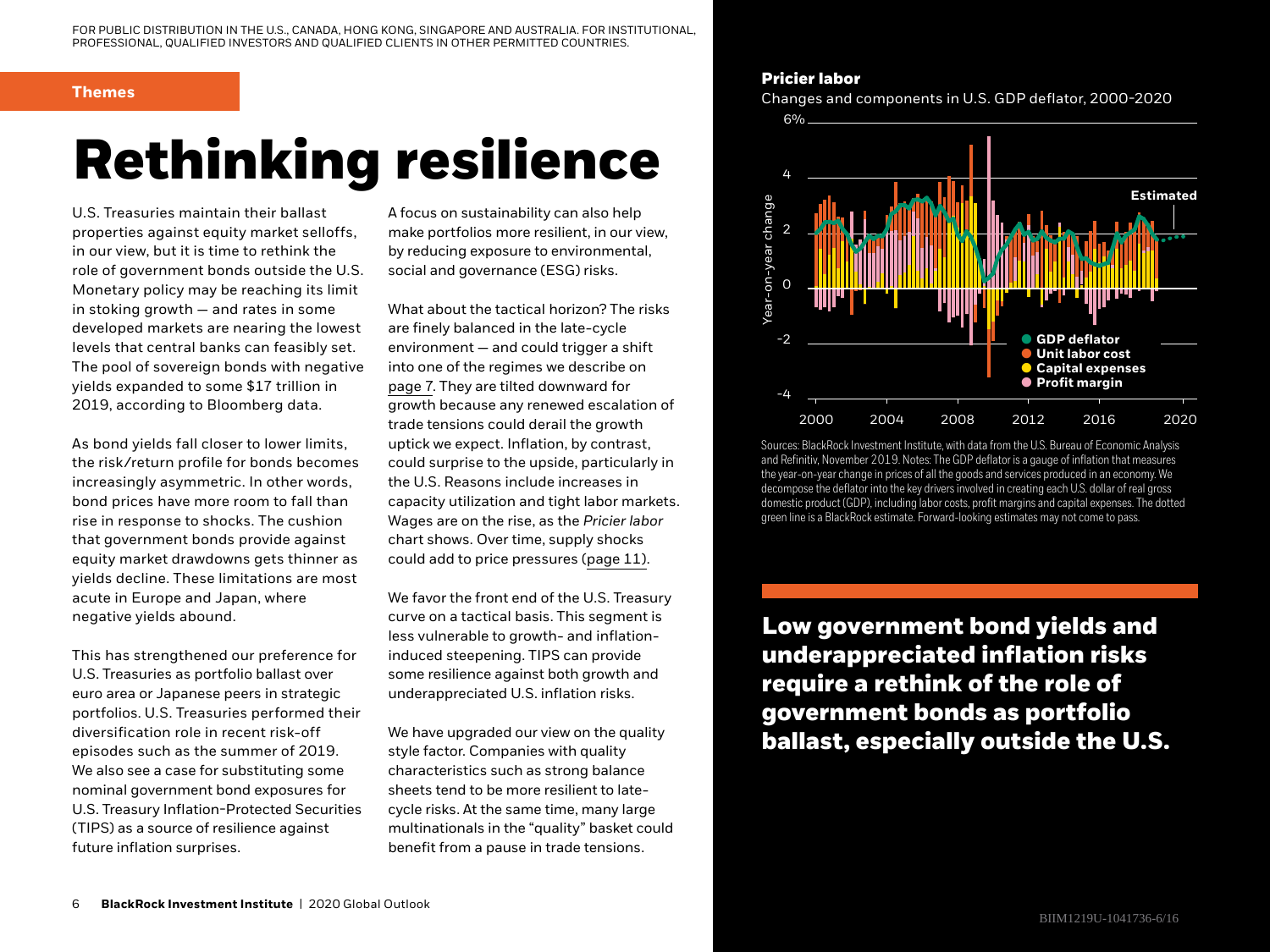# **Asset allocation**

# **Macro regimes**

The first step in our tactical asset allocation process is to systematically identify the current macro regime and think through potential regime changes. Different regimes have different implications for asset returns. We zero in on four dimensions that we see as jointly driving investment outcomes: business, policy, financial and risk. Each is determined by the interplay of two key macro variables: growth and inflation for the business cycle; monetary and fiscal policy for policy; private sector leverage and financial conditions for financial; and macro uncertainty, risk tolerance and valuations for risk.

We also identify dominant drivers such as demand and supply shocks for the business dimension, and find these have coincided with financial variables such as stock/bond correlations. Even a pareddown analysis results in a dizzying array of possible regimes, so we focus on six that have shown persistence since the 1960s: *goldilocks*, *hawkish squeeze*, *reflation*, *running hot*, *slowdown* and *stagflation.* We also include a rarer case, *recession*, that has hit markets hard.

Where are we today — and what comes next? We remain in 2019's *slowdown* regime, but could see a shift into *goldilocks* if growth were to accelerate beyond our expectations and inflation to moderate.

This upside risk scenario would become more likely if trade tensions were to actually de-escalate, rather than be put on hold. A downside risk scenario: A growth undershoot and persistent inflationary pressure, potentially caused by supply shocks as a result of de-globalization, pushes the economy to *stagflation*. This is not a 1970s-like scenario of double-digit inflation, but a stubborn mix of slowing growth and upside inflation surprises. See the graphic for possible shifts.

What have returns been like in these regimes? Starting valuations matter, and that's why we took them into account when we analyzed returns since 1962. *Goldilocks* historically has seen positive returns for most assets, led by equities. Equities have held their ground in *stagflation*, with government bonds and credit suffering.

**The valuation of markets evolves " through time. In the same economic regime, starting valuations matter greatly for asset returns."**



**Ed Fishwick** Global Co-Head — BlackRock's Risk and Quantitative Analysis group

# **Current regime**

**Slowdown:** Decelerating growth and inflation; rising uncertainty accompanied by monetary easing.

Our 2020 base case: Uptick in growth back to trend; no monetary easing surprises.

# **Potential regime shifts**

**Goldilocks:** Growthsupportive policy with little inflationary pressure and credit expansion.

**Stagflation:** Slowing growth and rising inflation; contracting credit.

# **Other regimes**

**Hawkish squeeze:** Decelerating growth and inflation while monetary policy is tightening.

**Recession:** Economic contraction with falling inflation, rising uncertainty and monetary easing.

**Reflation:** Supportive policy and low uncertainty; accelerating growth and inflation.

**Running hot:** Monetary policy tightening to limit inflation and/or financial vulnerabilities.

Source: BlackRock Investment Institute. Note: For illustrative purposes only.

# **We could shift into a goldilocks regime if growth were to accelerate sharply and inflation to moderate.**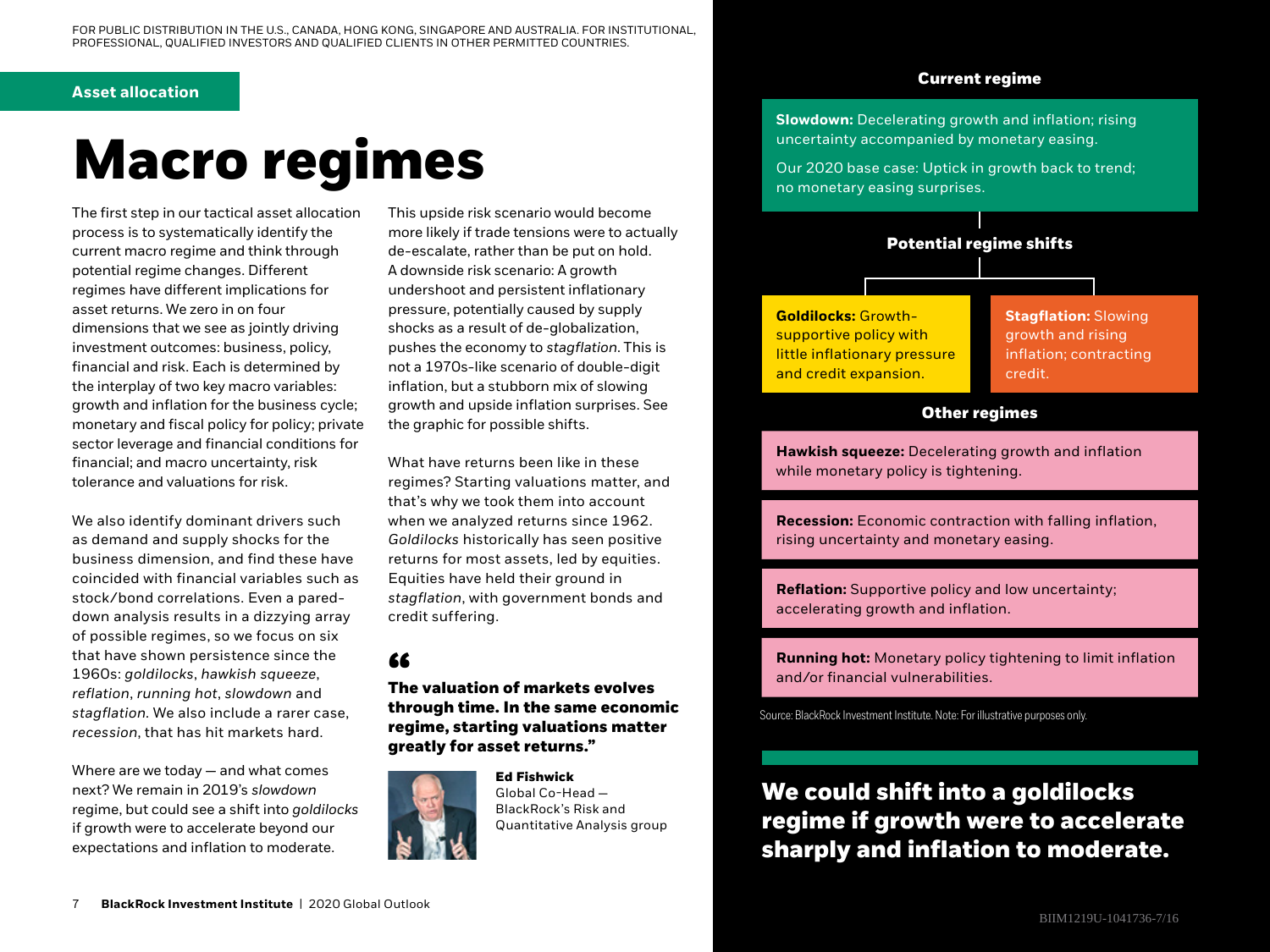## **Asset allocation**

# **Tactical process**

Our conclusion on the dominant macro regime informs our tactical (six-to 12-month) views. The other key input: estimating the extent to which the current macro backdrop is priced into markets. This can help identify dislocations between fundamentals and market pricing, potentially leading to tactical opportunities.

This integrated view of macro fundamentals and market pricing is further informed by synthesizing technical indicators and inputs from BlackRock experts. It leads us to views on global equities, credit, government bonds and cash (page 9). We employ a similar process to arrive at more granular views of how individual assets perform against these broad asset classes and indicate different levels of conviction (page 15).

We see equity markets today as reasonably valued. Our estimate of the equity risk premium (ERP) — or the expected return of equities over the riskfree rate, shows that the ERP has been grinding lower over the post-crisis period. Yet it still looks relatively attractive in a long-term context, particularly in Japan and EMs. See the *Reasonable valuations* chart. Similarly, we believe global credit markets are reasonably priced for the macro backdrop, particularly higheryielding segments such as EM debt.

Government bonds have cheapened after a sell-off that pushed yields higher, but we see the dovish pivot by central banks soon moving into the rear-view mirror. This leaves us neutral on duration. Overall, the expansion will likely continue, and we believe asset valuations still appear reasonable. This is why we prefer a modest tilt into risk assets, with neutral allocations to government bonds and cash. Yet we have made meaningful changes to our views within asset classes.

How about private markets? These are not suitable for all investors and are mostly for use in longer-term, strategic portfolios. We are positive but selective on these markets, both in light of our current market outlook and as investments through the cycle. Assets such as infrastructure debt and equity offer income and growth potential in the low-rate, low-growth environment, in our view, and have low correlations to other markets. Real estate looks compelling given our neutral outlook on rates, and has historically offered resilience against inflation. Lastly, we see some late-cycle risks in private equity and private credit assets. Yet we believe selected areas can be attractive relative to public markets, given the potential to gain additional returns from manager selection and taking on complexity and illiquidity risks.

# **Reasonable valuations**

Equity risk premium across major markets, 1995-2019



**Past performance is not a reliable indicator of current or future results. It is not possible to invest directly in an index.** Sources: BlackRock Investment Institute, with data from Refinitiv Datastream, November 2019. Notes: Data are as of Sept. 30, 2019. We calculate the equity risk premium based on our expectations for nominal interest rates and the earnings yields for respective equity markets. We use MSCI indexes as the proxy for the markets shown. We use BlackRock expectations for interest rates so the estimate is not influenced by the term premium in long term bond yields.

**We find equities and credit are still reasonably priced, supporting our moderate pro-risk stance. We are neutral on government bonds as we see little scope for easing surprises.**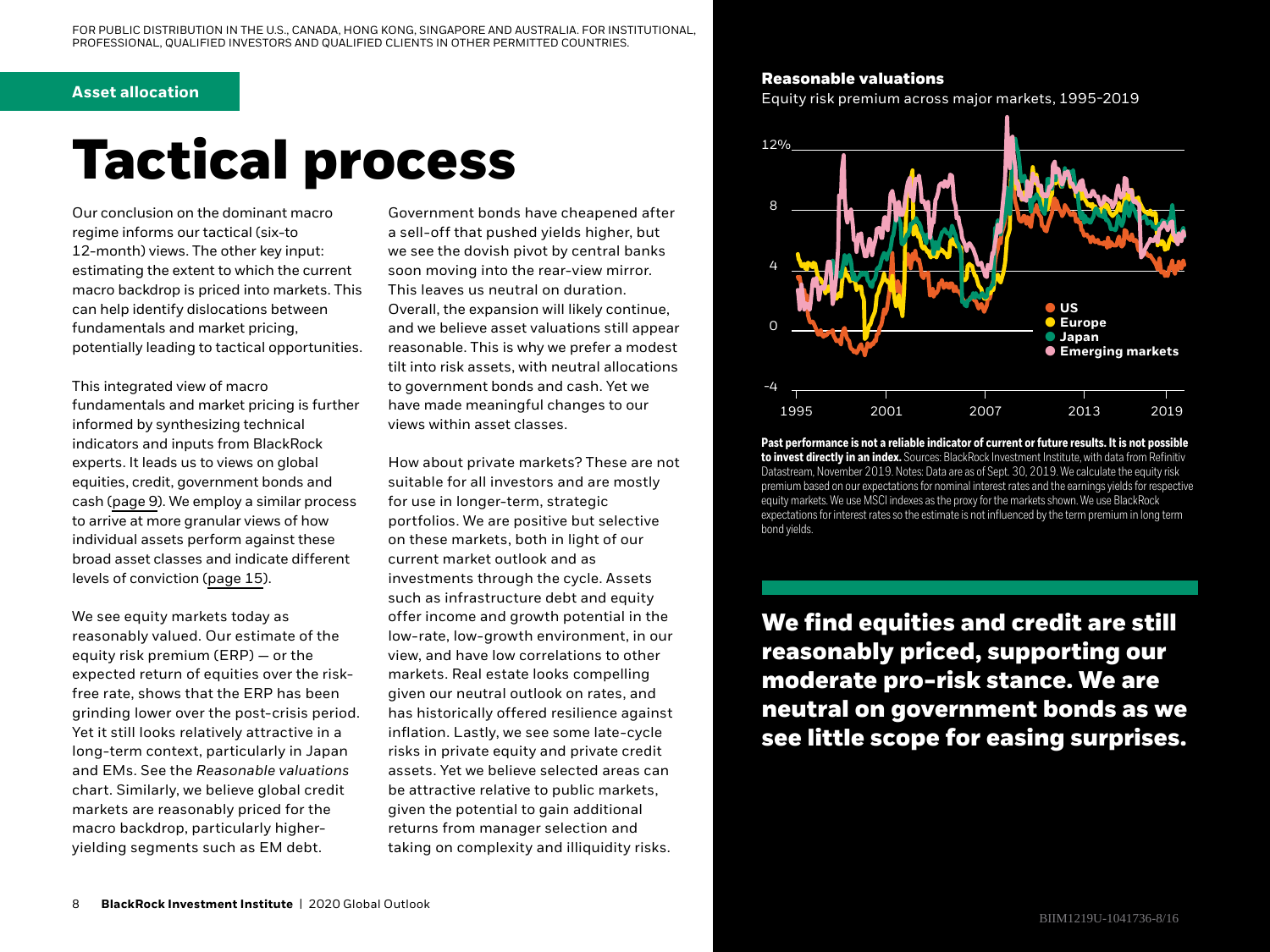FOR PUBLIC DISTRIBUTION IN THE U.S., CANADA, HONG KONG, SINGAPORE AND AUSTRALIA. FOR INSTITUTIONAL, PROFESSIONAL, QUALIFIED INVESTORS AND QUALIFIED CLIENTS IN OTHER PERMITTED COUNTRIES.

# **Directional views**

Our directional views show our relative preferences across broad, global asset classes and where we think they are headed over the next six to 12-months. Three overarching ideas are embedded in these views for 2020:

**Modestly positive on risk assets:** The expansion of valuation multiples that powered equity markets higher in 2019 — and the dovish pivot by central banks that helped offset the downdraft from rising global trade tensions — look to be behind us. Instead, we see growth ticking up and protectionist pressures going sideways. Coupled with what appear to be reasonable valuations across equities and credit, we believe this should pave the way for modest returns in global risk assets.

**Neutral on global duration and cash:** Developed market policy rates look to be broadly on hold for now. With growth and inflation set to inflect higher, this creates some risk of a steepening yield curve. Short maturities and TIPS are likely to provide more resilience under this base case. They can also cushion against risks that undermine growth, such as a breakdown in U.S.-China trade talks. Our modestly pro-risk stance overall argues for a near-benchmark allocation to cash.

**Cautious cyclical rotation:** Cyclical assets have severely underperformed in recent years, both on a regional basis (U.S. stock market returns have outrun those of more cyclical peers) and in equity style factors (value has had a nearrecord stretch of lagging other factors). We believe a rebound in global trade and capex should pave the way, tactically, for stronger performance of cyclical assets such as Japanese, EM and Canadian equities. The key risks: U.S.- China trade talks break down or China fails to deliver on even modest stimulus expectations.

**Asset allocation** Tactical views on major global assets from a U.S. dollar perspective, December 2019

| Asset               | <b>Underweight</b>                                                                                                                                                                                                                                                                                                                                                                                                                                      |  | <b>Neutral</b> |                                                                                                                                                                                                                                                                                                                                                                                             | <b>Overweight</b> |
|---------------------|---------------------------------------------------------------------------------------------------------------------------------------------------------------------------------------------------------------------------------------------------------------------------------------------------------------------------------------------------------------------------------------------------------------------------------------------------------|--|----------------|---------------------------------------------------------------------------------------------------------------------------------------------------------------------------------------------------------------------------------------------------------------------------------------------------------------------------------------------------------------------------------------------|-------------------|
|                     |                                                                                                                                                                                                                                                                                                                                                                                                                                                         |  |                |                                                                                                                                                                                                                                                                                                                                                                                             |                   |
| <b>Equities</b>     | We remain modestly overweight on global equities. With central bank<br>easing and expansion in valuation multiples largely behind us, we expect a<br>growth uptick to take over as a key support. Valuations still look reasonable.<br>An uptick in global manufacturing and trade activity favors a tactical tilt<br>into more cyclical exposures, including EM and Japanese equities.                                                                 |  |                |                                                                                                                                                                                                                                                                                                                                                                                             |                   |
|                     |                                                                                                                                                                                                                                                                                                                                                                                                                                                         |  |                |                                                                                                                                                                                                                                                                                                                                                                                             |                   |
| <b>Credit</b>       | We maintain a modest overweight in global credit. The income potential of<br>EM debt - particularly local-currency - looks especially attractive. With<br>the growth uptick picking up the baton in supporting risk assets, we also<br>upgrade our view on global high yield after the asset class has cheapened.<br>We see global investment grade debt as less attractive due to rich valuations.                                                     |  |                |                                                                                                                                                                                                                                                                                                                                                                                             |                   |
|                     |                                                                                                                                                                                                                                                                                                                                                                                                                                                         |  |                |                                                                                                                                                                                                                                                                                                                                                                                             |                   |
| Government<br>bonds | We are overall neutral on global rates. Major central banks are likely to keep<br>policy mostly on hold in the near term, even as growth and inflation firm<br>somewhat. This tilts risks toward a steepening of the yield curve. We prefer<br>shorter maturities in U.S. Treasuries as well as exposures to inflation-linked<br>debt amid rising U.S. wage pressures and potential for supply shocks that<br>could firm inflation beyond expectations. |  |                |                                                                                                                                                                                                                                                                                                                                                                                             |                   |
|                     |                                                                                                                                                                                                                                                                                                                                                                                                                                                         |  |                |                                                                                                                                                                                                                                                                                                                                                                                             |                   |
| Cash                |                                                                                                                                                                                                                                                                                                                                                                                                                                                         |  |                | We maintain our neutral position on cash for risk mitigation and are using<br>some of it to support our view on government bonds. This is in line with our<br>modest tilt to risk in portfolios. We also see cash as a robust buffer against<br>risks around regime shifts, especially those triggered by a negative supply<br>shock that could drive both stocks and bonds lower together. |                   |

Note: This material represents an assessment of the market environment at a specific time and is not intended to be a forecast or guarantee of future results. This information should not be relied upon as investment advice regarding any particular fund, strategy or security.

# **We are moderately overweight equities and credit — and neutral on government bonds and cash.**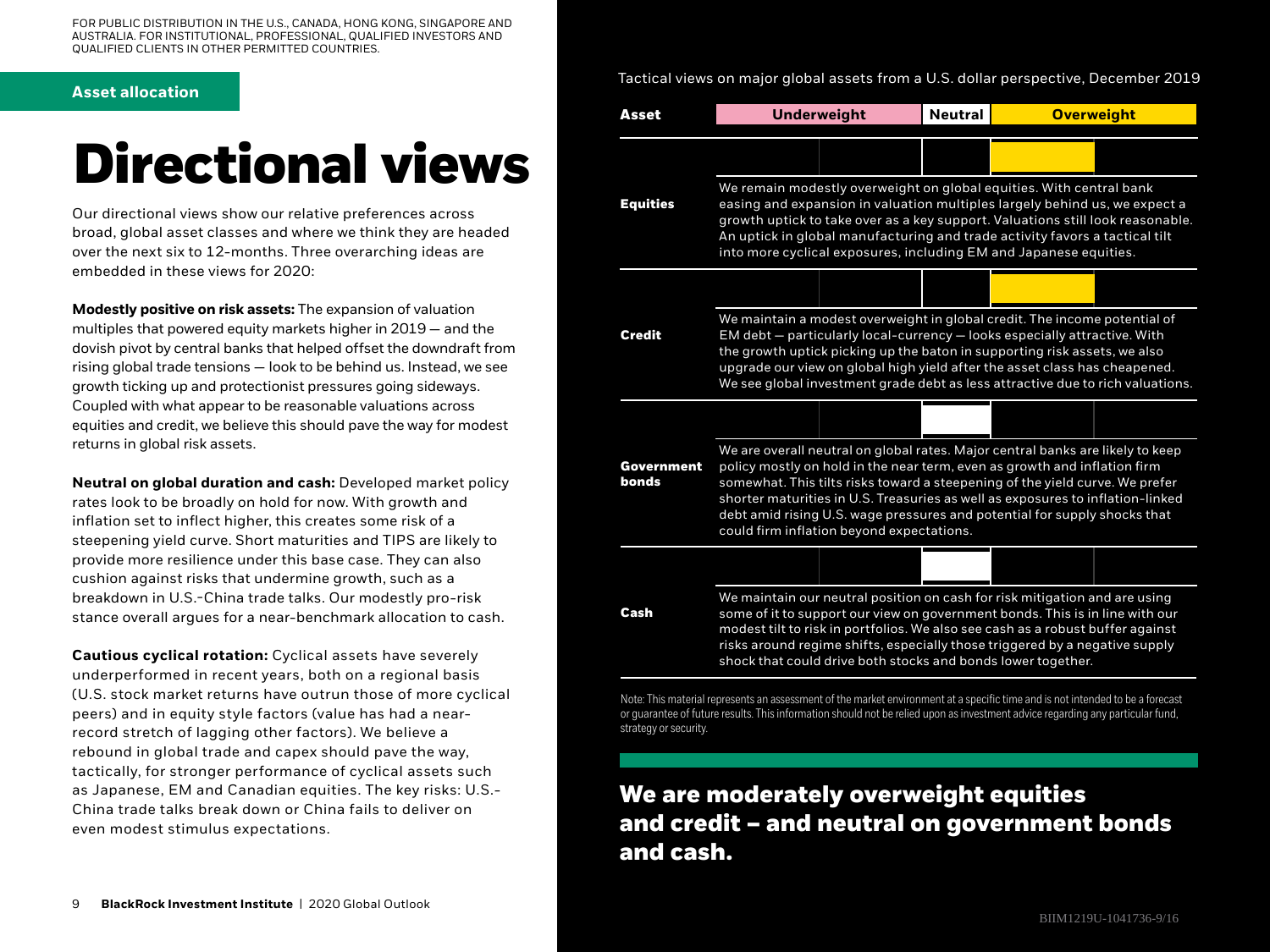## **Asset allocation**

# **Strategic implications**

Deglobalization and low yields are structural limits challenging strategic asset allocation. Deglobalization raises the risk of supply shocks that increase inflation (page 11). It also may cause a splintering of technology standards and trade patterns across regions. This argues for greater regional diversification, including to China (page 13), in our view.

Low yields and their proximity to lower bounds affect strategic allocations. Low yields strengthen the strategic case for private markets. These markets can be illiquid and are not suitable for all investors. Yet our work suggests many institutional investors are more worried than they need to be about liquidity constraints, and that owning more private assets could help them meet return and diversification goals.

**If government bonds won't keep a " " negative correlation with equities, the idea of holding them as ballast could be questioned."**



**Natalie Gill** Portfolio Strategist — BlackRock Investment Institute



We find this allocation would need to be halved if the stock/bond correlation were to change to zero. See the *Government bonds lose their luster* chart. In their place, we could see a greater role for inflationlinked bonds as potential portfolio stabilizers. Within a government bond allocation, we see a need to tilt toward higher-yielding U.S. Treasuries, as well as a role for Chinese government bonds.



**Bob Miller**  Head of Americas Fundamental Fixed Income — BlackRock Global Fixed Income

# **Government bonds lose their luster**

Hypothetical bond allocation in different stock-bond correlations 50%



Past performance is not a reliable indicator of current or future results. Source: BlackRock Investment Institute, December 2019. Notes: The chart shows strategic allocations to global government bonds in a hypothetical multiasset portfolio in two scenarios: 1) a correlation of -0.3 between global stock and government bond returns; 2) a correlation of zero. The base portfolio is roughly 60% bonds and 40% equities. We optimize to maximize returns for a moderate risk level. Indexes used: government bonds (Bloomberg Barclays Global Aggregate Treasuries Index), global IG credit (Bloomberg Barclays Global ex-US Credit Hedged), high yield (Bloomberg Barclays Global High Yield Index), DM equity (MSCI World Index) and EM equity (MSCI Emerging Markets Index). For illustrative purposes only. It is not possible to invest directly in an index.

**The risk/return profile for bonds has become more asymmetric as yields have neared lower limits. Prices have greater room to fall than rise in response to shocks.**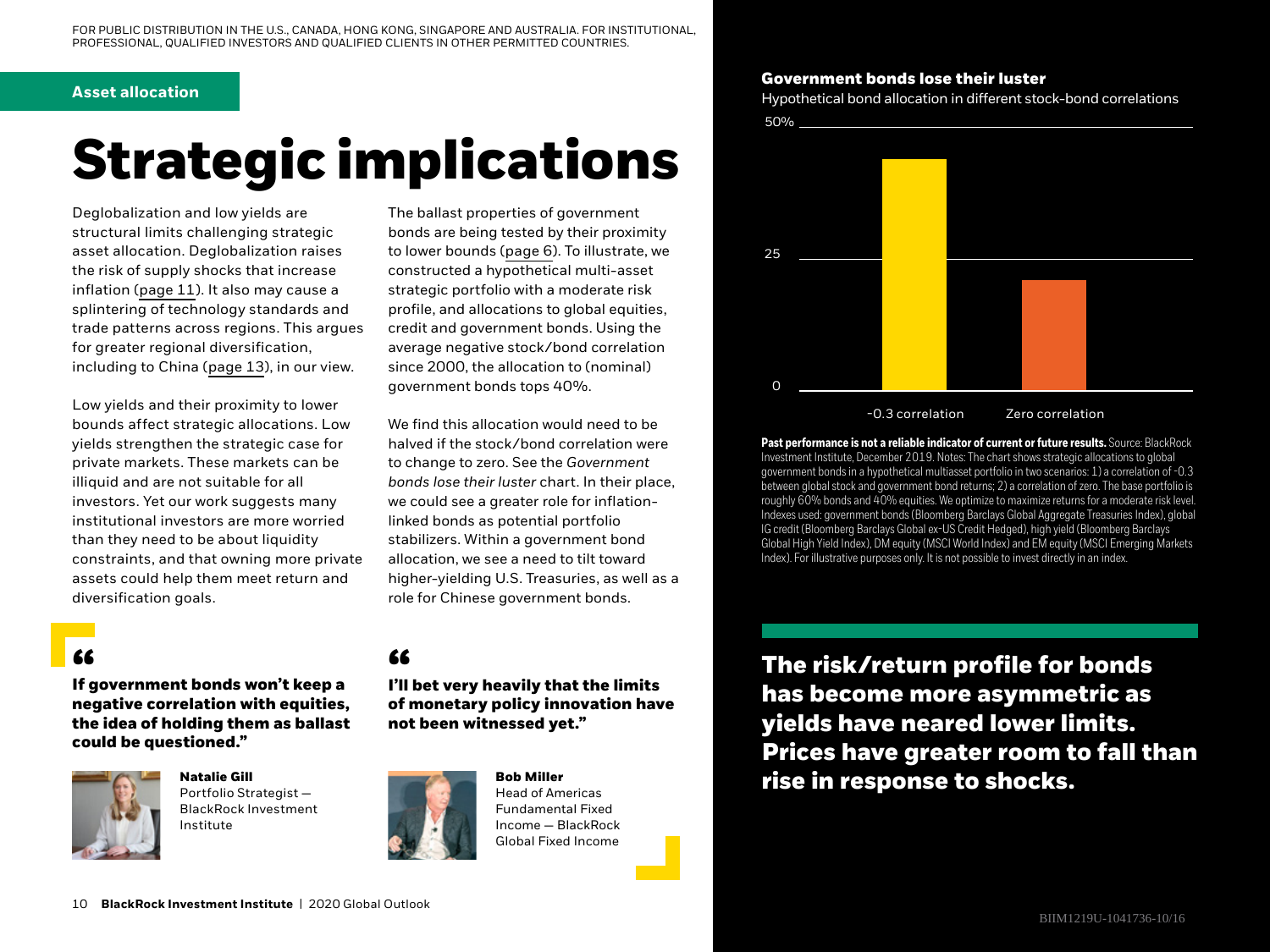## **Forum focus**

# **Supply shocks**

This economic cycle — now entering a second decade — has been unusually long and shallow. The late-cycle, dovish pivot has also been unusual, and there are few signs of the traditional late-cycle limits of economic overheating. As a result, we don't see a slide into recession as the primary risk — but a stubborn mix of slower growth and rising inflation. The potential for such a regime shift is one reason why we prefer short-maturity U.S. Treasuries, and see inflation-linked debt as attractive. See the pages 7-10 for details on other potential regime shifts and how the risks feed into our views.

Supply shocks stemming from long-term trends such as deglobalization and sustainability-related risks could prompt such a regime shift. The transition to a low-carbon world will likely require new business models, investment in sustainable infrastructure, and new regulations that may be costly. Climate change also poses physical risks to real assets. See [Getting physical](https://www.blackrock.com/us/individual/insights/blackrock-investment-institute/physical-climate-risks) of April 2019.

A supply shock from deglobalization may push up input costs amid tight U.S. labor markets and rising wage growth. Tariffs already have raised U.S. core CPI. And disruption of global supply chains could reduce productivity and reinforce a slowdown in potential growth.

The protectionist push has delivered both a demand shock (the hit to sentiment) and a supply shock (reduced productive capacity as supply chains are disrupted). When supply shocks dominate, stock and bond prices often have moved in the same direction, our analysis of the U.S. business cycle since 1965 shows. See the *What a shock* chart.

The correlation between stock and bond returns was positive for much of the period through the late 1990s. A return to such a regime would be a big shift from the negative correlation that has mostly prevailed since, with bonds acting as diversifiers to equities. Looking into 2020, we're closely monitoring the dimensions of any supply shock including through our macro regimes framework — and we detail asset allocation implications on page 7.

**Upward pressure on U.S. CPI will " likely become more broad-based, as tariffs affect more goods ."**



**Sarah Foley** Senior Economist — BlackRock Global Fixed Income Americas

# **What a shock**

Stock-bond correlations under different shocks, 1965-2019



## ● Stock-bond correlation ● Net supply shock ● Net demand shock

Sources: BlackRock Investment Institute, November 2019. Notes: The orange line in this chart shows the correlation between quarterly U.S. stock and bond returns, on a rolling three-year basis. We use a statistical model that decomposes unexplained movements in growth and inflation into either demand or supply shocks. The bars show the absolute value of prevailing supply shocks minus the absolute value of demand shocks at each point in time. Yellow bars indicate a net supply shock; pink bars indicate net demand shocks.

**The negative supply shock from deglobalization may push up input costs in an environment of tight U.S. labor markets and already rising wage growth.**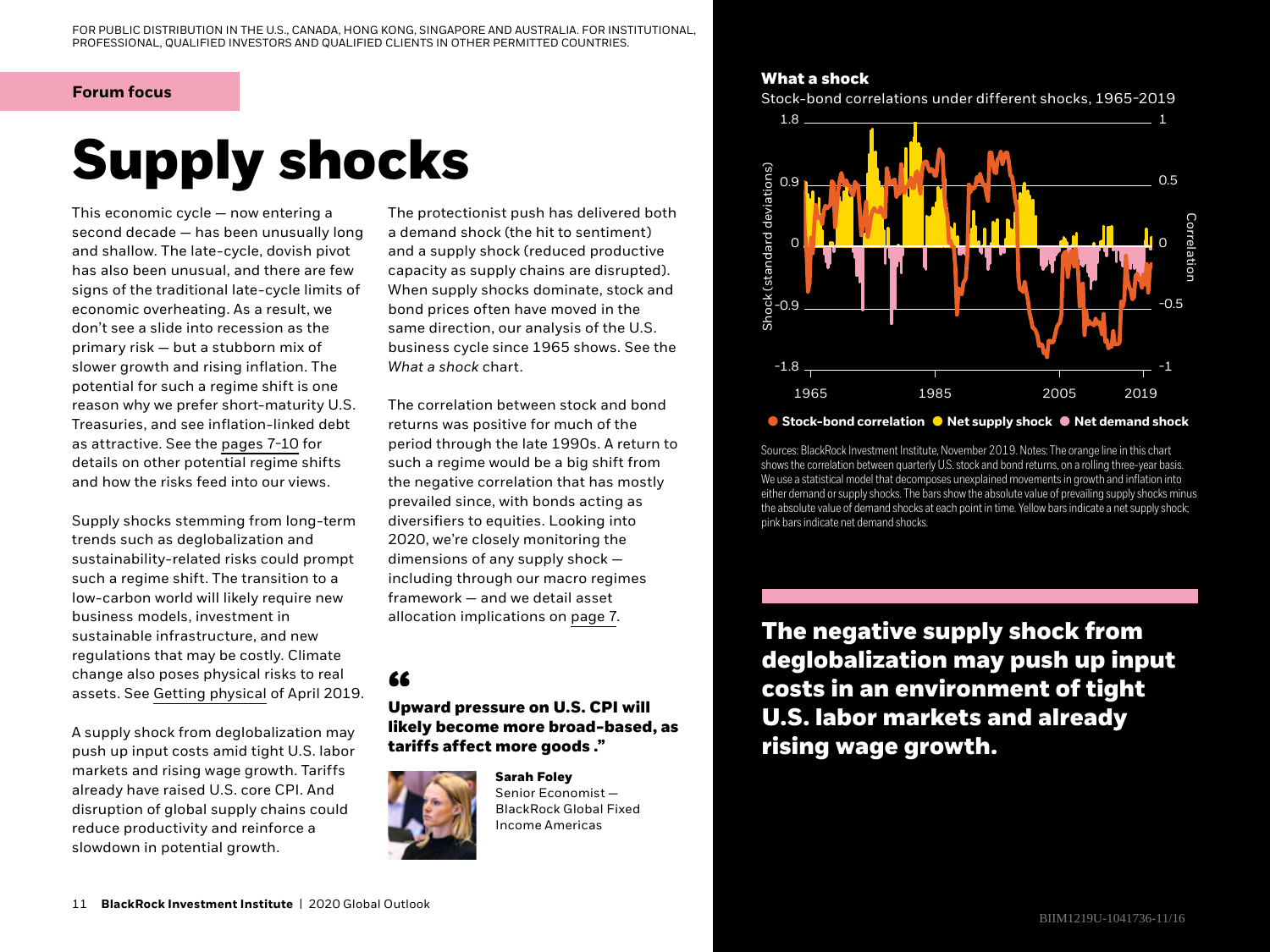## **Forum focus**

# **Geopolitics**

We expect market attention to geopolitical risks to remain high in 2020 even as we see U.S.-China trade tensions likely extending their temporary pause. See our [Geopolitical risk dashboard](https://www.blackrock.com/corporate/insights/blackrock-investment-institute/interactive-charts/geopolitical-risk-dashboard) and the *Politics on the mind* chart.

U.S.-China tensions remain front and center. Both sides have strong incentives to hit the pause button on trade frictions, at least through 2020 — and on balance we think that is the likeliest outcome. Yet we expect pockets of turbulence, and there has been little progress toward resolving structural U.S.-China rivalries. There is broad, bipartisan support in the U.S. to take a tough stance on China, and China looks prepared for a long struggle to gain global leadership in industries of the future. U.S. restrictions on Chinese tech giants and technology exports to China have disrupted global supply chains — and intensified China's drive to become selfsufficient in foundational technologies. This could lead to a gradual decoupling of the U.S. and China tech sectors. Investors should consider greater exposure to China's domestic markets over time as a result (page 13).

We see flashpoints in the fragile Middle East, including fallout from attacks on Saudi oil facilities, Turkey's incursion into Syria and protests around the region.

Another key risk looming: a tumultuous U.S. election year. Domestic considerations will be paramount in U.S. foreign policy, including on trade. Potential economic policy outcomes are wider than they have been in decades — and uncertainty could depress business spending and market sentiment. Investors may face the risk of more disruptions to the global trade system if President Donald Trump is re-elected, or the prospect of a Democratic administration raising corporate taxes and tightening regulations. Fiscal stimulus, whether in the form of green infrastructure or tax cuts, is possible if either party gains control of both the executive and legislative branches.

Big tech companies may face a regulatory backlash whatever the election outcome, as issues around market dominance, data privacy, election meddling and cyber security rise to the fore. This challenges large caps that have led markets higher.

# **The age of self-regulation of the " tech sector is coming to an end."**



**Tom Donilon** Chairman — BlackRock Investment Institute

# **Politics on the mind**

BlackRock Geopolitical Risk Indicator — Global, 2005-2019



Source: BlackRock Investment Institute, with data from Refinitiv, November 2019. Notes: We identify specific words related to geopolitical risk in general and to our top-10 risks. We then use text analysis to calculate the frequency of their appearance in the Refinitiv Broker Report and Dow Jones Global Newswire databases as well as on Twitter. We then adjust for whether the language reflects positive or negative sentiment, and assign a score. A zero score represents the average BGRI level over its history from 2003 up to that point in time. A score of one means the BGRI level is one standard deviation above the average. We weigh recent readings more heavily in calculating the average.

**Uncertainty about the U.S. election outcome could depress sentiment. We see any temporary U.S.-China trade truce doing little to resolve structural rivalries.**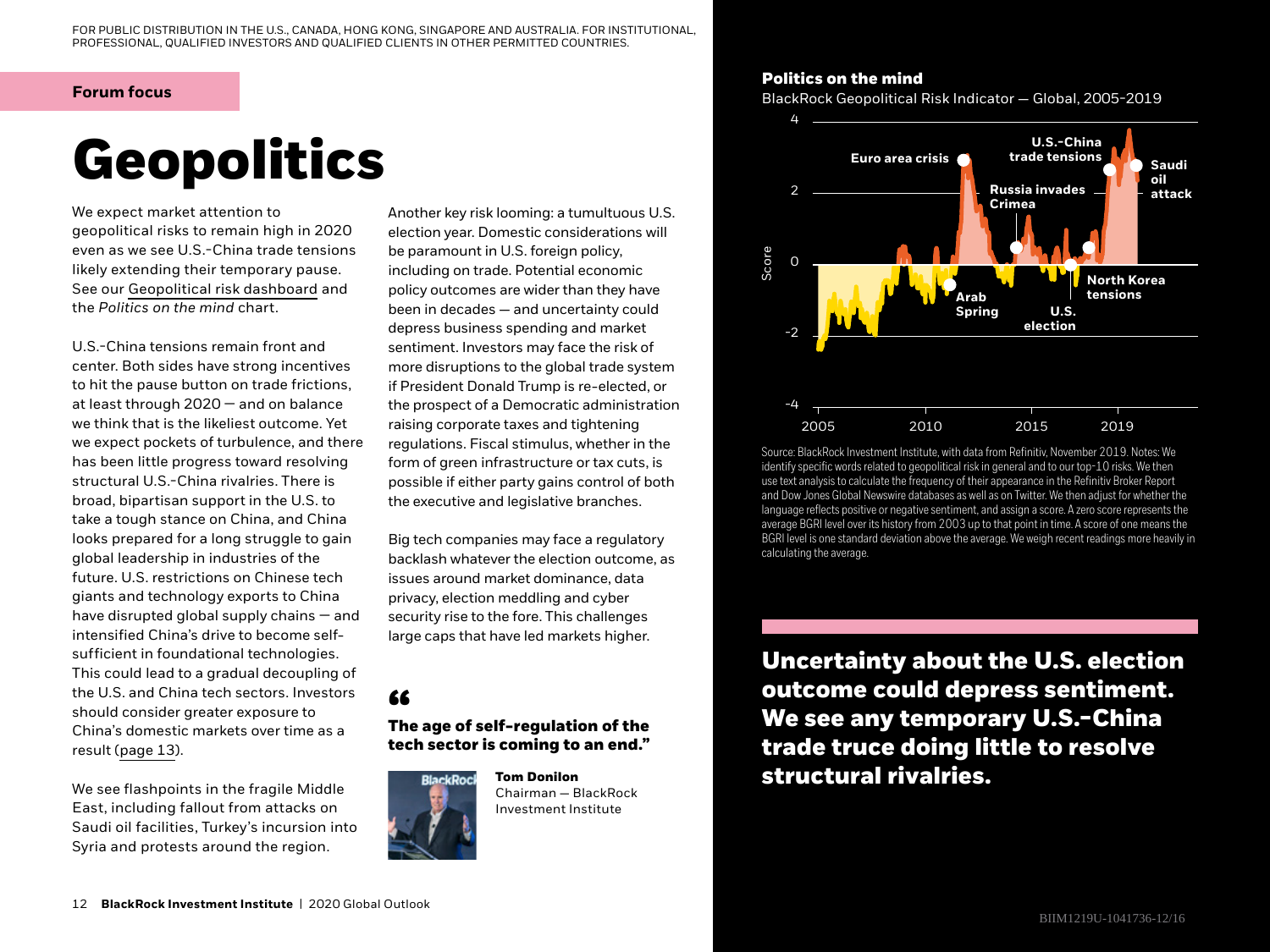FOR PUBLIC DISTRIBUTION IN THE U.S., CANADA, HONG KONG, SINGAPORE AND AUSTRALIA. FOR INSTITUTIONAL, PROFESSIONAL, QUALIFIED INVESTORS AND QUALIFIED CLIENTS IN OTHER PERMITTED COUNTRIES.

## **Forum focus**

# **China**

China's economy is in the midst of a structural slowdown as the country transitions away from its credit-intensive growth model. China's policy stance is likely to ease further, but only incrementally. See the *Inside China's engine room* chart. We see China having diminished appetite for the type of largescale stimulus that boosted global growth during past downturns such as 2008. It is emphasizing leaner and cleaner growth driven by consumer spending and private enterprises — over old-school infrastructure spending and support for state-owned enterprises (SOEs). The new approach fits in with Beijing's desire for currency and financial stability.

This shift won't happen overnight, and investors should expect bumps in the road. Yet China's economic rebalancing eventually could present investors with a more favorable mix: less capital flowing to lumbering SOEs with negative margins; and more to higher-quality private sector firms. And China's economy is set to generate \$1.2 trillion of incremental GDP this year, according to IMF estimates as of October, around 1.5 times the amount the U.S. is expected to add to global growth. The combination of the sheer magnitude of China's growth and its improving quality is why we see opportunities as China opens up its markets to foreign investors.

Near-term risks to China's economy, particularly surrounding frictions with the U.S., have prompted a cautious stance among global investors toward the country's assets — and some structural tensions may persist for years.

Yet there is a strategic case for owning Chinese assets. China's domestic markets are set to become a much greater share of global indexes over time. Our return expectations for Chinese stocks and bonds are at the high end of the range against global counterparts, offering return and diversification potential even after allowing for high uncertainty. Chinese stocks are volatile, but high dispersion creates potential alpha opportunities. We see rising corporate defaults as manageable — and as a sign market forces are asserting themselves.

**I call it the "AND" argument. " China is slowing AND offers huge opportunities in its domestic markets."**



**Ben Powell** Chief Investment Strategist, APAC — BlackRock Investment Institute

# **Inside China's engine room**

China's credit and fiscal impulses, Growth GPS, 2014-2020



Sources: BlackRock Investment Institute, National Bureau of Statistics of China, the People's Bank of China and Consensus Economics, with data from Refinitiv Datastream, November 2019. Notes: The fiscal impulse is defined as the 12-month change in the annual fiscal deficit as a percentage of GDP. The fiscal deficit includes spending from China's general government fund. The credit impulse is defined as the 12-month change in the rate of broad credit growth as a share of GDP. We weight both the fiscal and credit impulses to reflect their respective contributions to GDP growth — as estimated in [a December 2017 IMF paper.](https://www.imf.org/en/Publications/WP/Issues/2017/12/12/Credit-and-Fiscal-Multipliers-in-China-45460) Our BlackRock GPS shows where consensus for the Caixin composite Purchasing Managers' Index forecast may stand in three months' time in China. A reading above 50 indicates an expansion; below 50 indicates contraction. Forward-looking estimates may not come to pass.

**We see opportunities as China opens up its markets to foreign investors — even as overall economic growth slows.**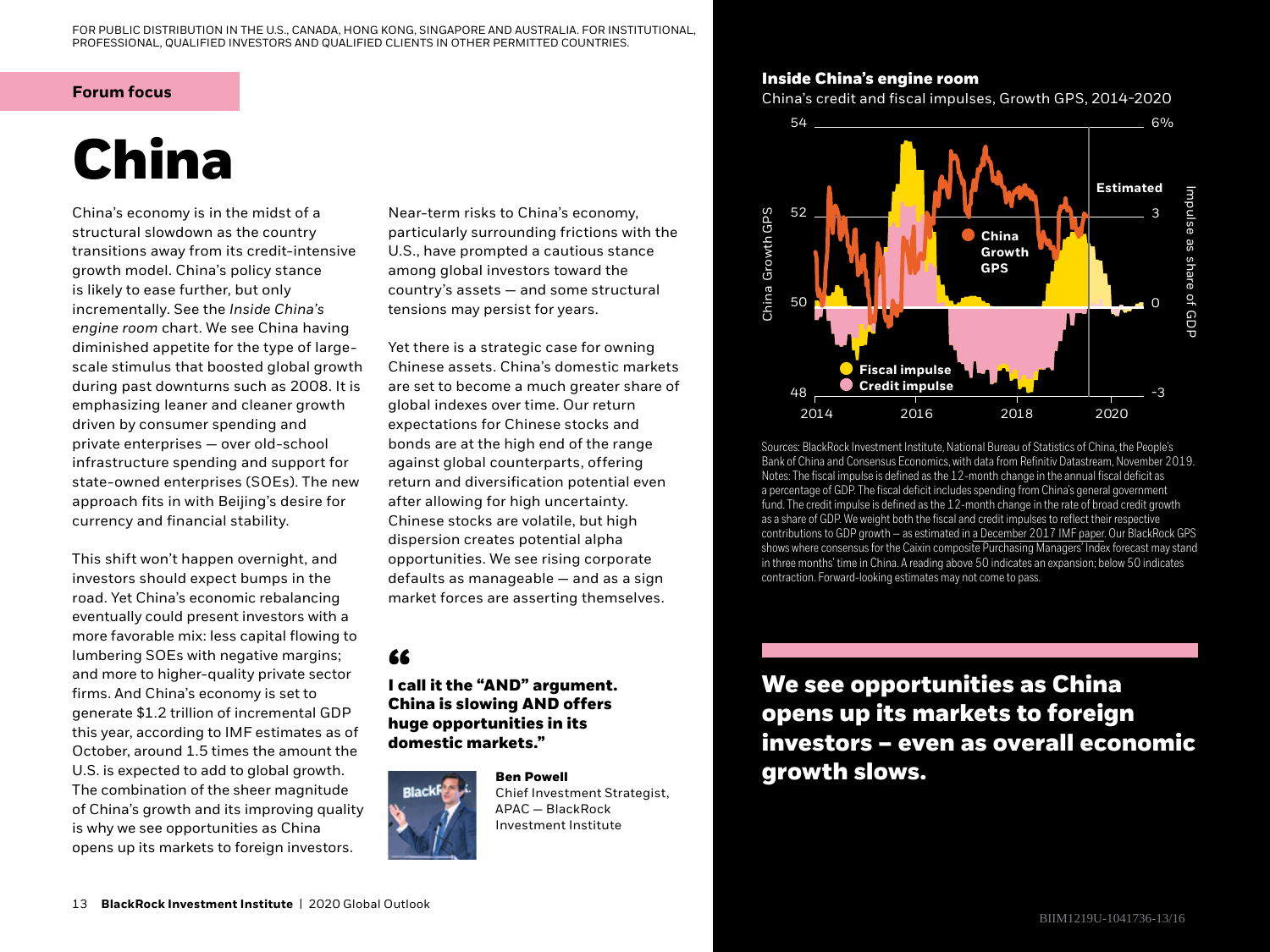# **Forum focus Profit cycle**

# **Profit margins**

Profit margins of publicly listed companies have been on a decades-long march higher. This has been driven by two key trends: globalization (integrated supply chains and labor markets that have, along with technological innovation, reduced input costs) and rising market concentration (the advent of superstar firms that dominate their industries).

Both now are at risk of reversal amid trade conflicts, rising wages and a regulatory backlash against winner-take-all firms. An increasing focus on sustainability poses an additional threat to some sectors, with carbon-intensive companies facing risks such as higher taxes and cost of capital. Margins also have contracted in latecycle periods, based on our analysis of U.S. corporate profit margins over the stages of the business cycle since 1965.

This analysis — based on a broad measure of profits that includes private firms shows margins have already fallen from peaks. See the *Profit cycle* chart. It also shows that public market profit margins tend to follow the broader measure lower with a lag of around three quarters. The problem: Consensus estimates call for corporate margins in public markets to increase in 2020. This may set markets up for a disappointment and looms as a risk to equity markets.

We still believe a moderately pro-risk stance is warranted. Equities have historically delivered returns above the full-cycle average in late-cycle periods, as detailed in our [Q2 2019 Global outlook.](https://www.blackrock.com/corporate/literature/whitepaper/bii-global-investment-outlook-q2-2019.pdf) And the modest growth pick-up that we expect could support top-line growth even as corporate margins decline.

**Understanding the sustainability " " of the structural uptrend in margins is critical."**



**Todd Burnside** Portfolio Manager — BlackRock U.S. Large Cap Core Equity

**Rising wages are the biggest issue in the U.S.; in Asia and Europe, it's the lack of top-line growth."** 



**James Keenan**  Chief Investment Officer and Global Co-Head of Credit — BlackRock Alternative Investors

U.S. corporate profits over the business cycle, 1965-2019



## **U.S. recession Recession Early Mid Late**

Sources: BlackRock Investment Institute, with data from the U.S. Bureau of Economic Analysis (BEA), U.S. National Bureau of Economic Research (NBER) and Refinitiv, November 2019. Notes: We look at profit margins during different stages of the business cycle. The classification of the stage is done via a "cluster analysis" that groups together time periods where economic series have behaved in similar ways. These are the profit margins of U.S. corporations, in percentage points, as derived from National Income and Product Accounts data (NIPA) from the BEA.

**Structural trends that have pushed up corporate profit margins for decades are at risk of reversal amid trade disputes, wage pressures and a regulatory backlash.**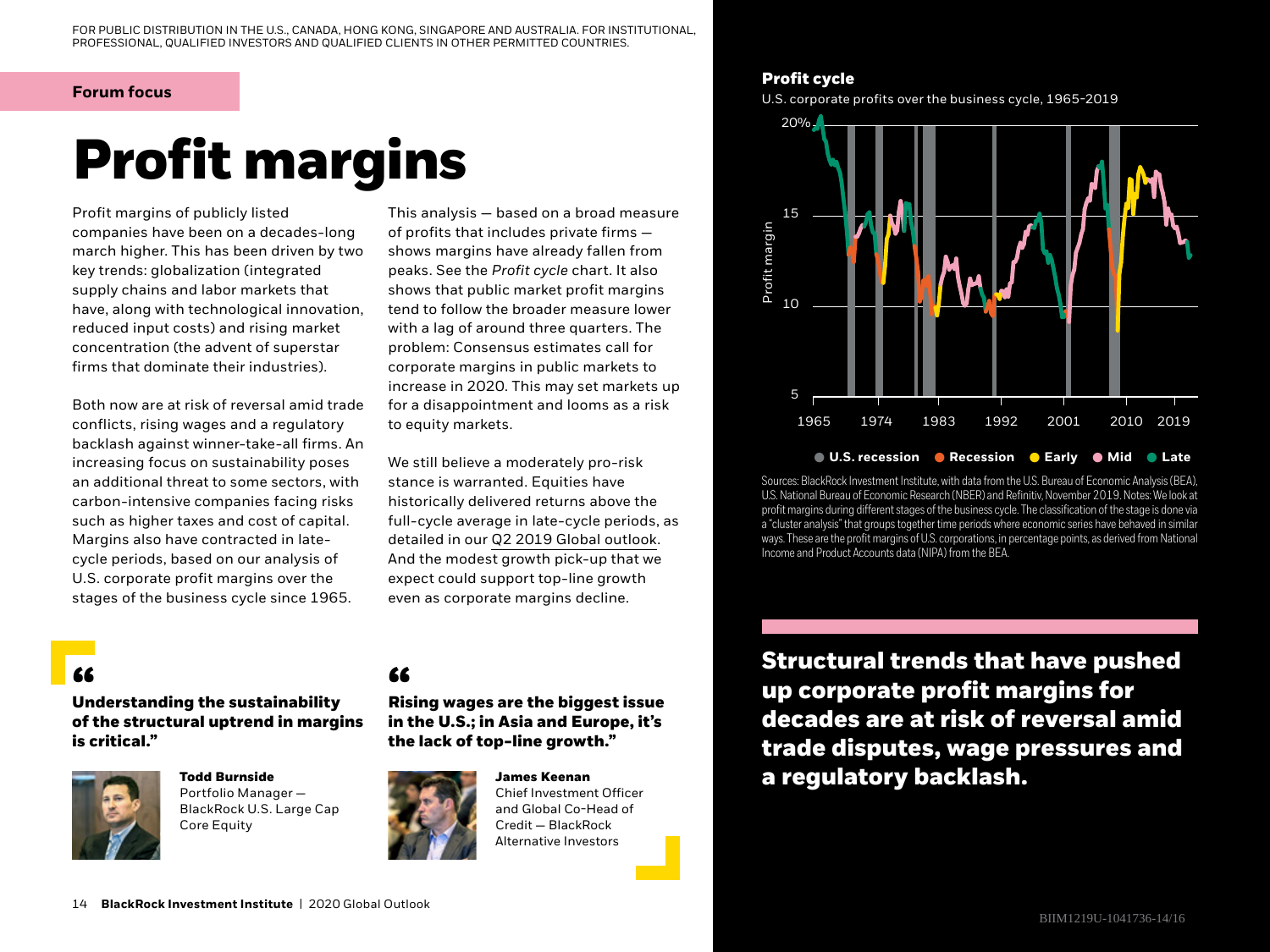# **Granular views**

**Change in view**

## Tactical views on selected assets vs. broad global asset classes by level of conviction, December 2019

Previous New

|                 | Asset                                              | <b>Underweight</b> | <b>Overweight</b> |                                                                                                                                                                                                               |
|-----------------|----------------------------------------------------|--------------------|-------------------|---------------------------------------------------------------------------------------------------------------------------------------------------------------------------------------------------------------|
| <b>Equities</b> | <b>United States</b>                               |                    |                   | We have downgraded U.S. equities to neutral. Rising uncertainty around the 2020 election and a wide<br>range of potential policy outcomes may weigh on sentiment and prevent a repeat of outperformance.      |
|                 | Euro area                                          |                    |                   | We have downgraded European equities to underweight after a stretch of outperformance – and see<br>greater upside in cyclical exposures elsewhere. Markets look to have fully priced in the ECB's easing.     |
|                 | Japan                                              |                    |                   | We have upgraded Japanese equities. We see this market among those set to benefit most from a<br>global manufacturing recovery and a lull in U.S.-China trade tensions.                                       |
|                 | <b>Emerging markets</b>                            |                    |                   | We have upgraded EM equities as beneficiaries from the global recovery. EM central banks<br>outside of China are likely to stay on their easing paths, supporting growth and equity markets.                  |
|                 | Asia ex Japan                                      |                    |                   | We have upgraded Asia-ex-Japan equities to neutral amid prospects of a growth uptick. We see<br>China's economy stabilizing but stimulus as capped. Disruptions in global trade pose downside.                |
|                 | Momentum                                           |                    |                   | We have downgraded momentum to underweight as valuations appear stretched. The factor has<br>underperformed most other style factors in the second half of 2019.                                              |
|                 | Value                                              |                    |                   | We have upgraded value due to its pro-cyclical nature and a steepening yield curve. We see an<br>attractive entry point after value has substantially underperformed other factors in recent years.           |
|                 | Minimum volatility                                 |                    |                   | We have downgraded min-vol to neutral. The factor has historically performed well late in the cycle,<br>but the growth uptick causes us to pull back. Valuations still appear expensive versus other factors. |
|                 | Quality                                            |                    |                   | We have upgraded quality. Valuations have modestly cheapened. The factor has been resilient in<br>late-cycle periods and includes global firms that stand to benefit from improving trade activity.           |
|                 | <b>U.S. Treasuries</b>                             |                    |                   | We have upgraded U.S. Treasuries, preferring the front end of the curve. This offers shelter from any<br>curve steepening triggered by stronger growth and some insulation against risk asset selloffs.       |
|                 | Treasury Inflation-<br><b>Protected Securities</b> |                    |                   | We like TIPS due to cheap valuations relative to current inflation levels – and potential for more<br>price pressures due to wage pressures, an uptick in activity and longer-term deglobalization.           |
|                 | German bunds                                       |                    |                   | We have downgraded German government bonds. Prices already reflect the ECB's easy policy<br>stance. And we see limited scope for monetary easing to take rates to even more negative levels.                  |
| <b>Fixed</b>    | Euro area<br>peripherals                           |                    |                   | We have downgraded euro area peripheral government bonds. We see yields and spreads as<br>insufficient to compensate investors for underappreciated political risks in the region.                            |
| income          | Global investment<br>grade                         |                    |                   | We have downgraded global investment grade credit. Valuations appear rich, and we see low coupon<br>rates making the sector's income relatively unattractive on a risk-adjusted basis.                        |
|                 | Global high yield                                  |                    |                   | We have upgraded global high yield, supported by stable monetary policy and the prospect of a<br>growth inflection. Spread widening, especially in lower-rated cohorts, has offered an entry point.           |
|                 | Emerging market-<br>hard currency                  |                    |                   | We still like hard-currency EM debt against a backdrop of dovish EM central banks, an improving<br>growth outlook and a stable to somewhat weaker U.S. dollar. We prefer the high-yielders.                   |
|                 | Emerging market-<br>local currency                 |                    |                   | We have upgraded local-currency EM debt to a high-conviction overweight. Coupons look<br>attractive, and EM currencies could appreciate as DM central banks stick to easy policies.                           |
|                 | Asia fixed income                                  |                    |                   | We have upgraded Asia fixed income. Asian central banks have room to ease policy, and currency<br>stability is a positive. Valuations have become richer, and we prefer up-in-quality exposures.              |

Note: Views are from a U.S. dollar perspective. This material represents an assessment of the market environment at a specific time and is not intended to be a forecast or guarantee of future results. This information shou investment advice regarding any particular fund, strategy or security.